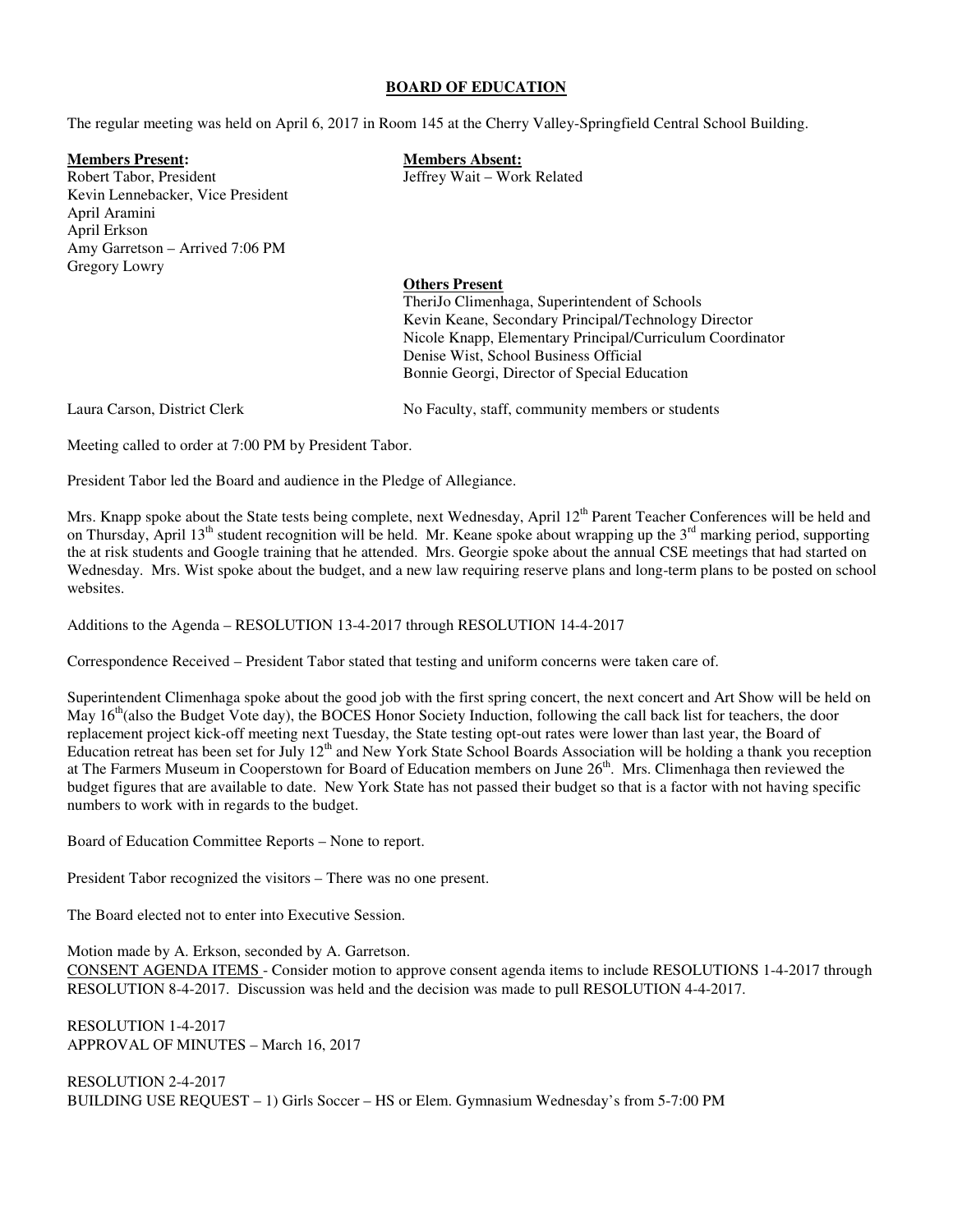The regular meeting was held on April 6, 2017 in Room 145 at the Cherry Valley-Springfield Central School Building.

## RESOLUTION 3-4-2017

RESOLVED, that the Board of Education of the Cherry Valley-Springfield Central School District does hereby transfer \$10,000 from the General Fund to the Repair Reserve Fund.

## RESOLUTION 5-4-2017

RESOLVED, that the Board of Education of the Cherry Valley-Springfield Central School District, upon the recommendation of the Superintendent, does hereby adopt the school calendar for the 2017- 2018 school year as per Attachment III D.

# RESOLUTION 6-4-2017

RESOLVED, that the Board of Education of the Cherry Valley-Springfield Central School District, upon the recommendation of the Superintendent, does hereby accept the retirement of Fran King effective June 30, 2017 and the employee shall be eligible for all contractual retiree benefits by contract at the time of her retirement.

# RESOLUTION 7-4-2017

RESOLVED, that the Board of Education of the Cherry Valley-Springfield Central School District, upon the recommendation of the Superintendent, does hereby appoint Josh Blair, who is initially certified English Language Arts 7-12, Students with Disabilities 7-12, Social Studies 7-12 and English Language Arts 5-6 Extension Annotation on tenure as an English Teacher effective September 1, 2017.

# RESOLUTION 8-4-2017

RESOLVED, that the Board of Education of the Cherry Valley-Springfield Central School District, upon the recommendation of the Superintendent, does hereby appoint Kristie Fassett, who is certified a Level III Teaching Assistant on tenure as a Licensed Teaching Assistant effective August 31, 2017.

Motion carried unanimously.

Motion made by K. Lennebacker, seconded by A. Garretson.

RESOLUTION 9-4-2017

RESOLVED, that the Board of Education of the Cherry Valley-Springfield Central School District, does hereby adopt the budget, in the amount of \$13,500,708, for the 2017-2018 school year. Motion carried unanimously.

Motion made by A. Erkson, seconded by A. Aramini.

RESOLUTION 10-4-2017

RESOLVED, that the Board of Education of the Cherry Valley-Springfield Central School District does hereby authorize the Superintendent to cast one vote on the Otsego Northern Catskills BOCES Administrative Budget as presented for the 2017-2018 school year and cast three votes for BOCES Board of Education members. Motion carried unanimously.

Motion made by A. Aramini, seconded by A. Erkson.

RESOLUTION 11-4-2017

RESOLVED, that the Board of Education of the Cherry Valley-Springfield Central School District approves the Otsego Northern Catskills BOCES Administrative Budget as presented for the 2017- 2018 school year. Roll call vote.

April Aramini \_\_Yes\_\_ April Erkson \_\_Yes\_ Amy Garretson Ves Greg Lowry Yes Greg Lowry Ves Jeffrey Wait Absent Kevin Lennebacker Yes Jeffrey Wait \_\_Absent\_\_ Robert Tabor **Yes** 

Motion carried unanimously.

Motion made by A. Erkson, seconded by A. Aramini.

RESOLUTION 12-4-2017

RESOLVED, that the Board of Education of the Cherry Valley-Springfield Central School District elects three (3) of the following candidates to the Otsego Northern Catskills BOCES Board of Education:

| Joseph Ballard     | Yes $6$       | $\text{No}$ 0 |
|--------------------|---------------|---------------|
| Barbara Ann Heegan | $Yes \quad 2$ | No 4          |
| Kurt Holcherr      | Yes 5         | No 1          |
| Carol Lernihan     | $Yes = 5$     | No 1          |

Motion carried.